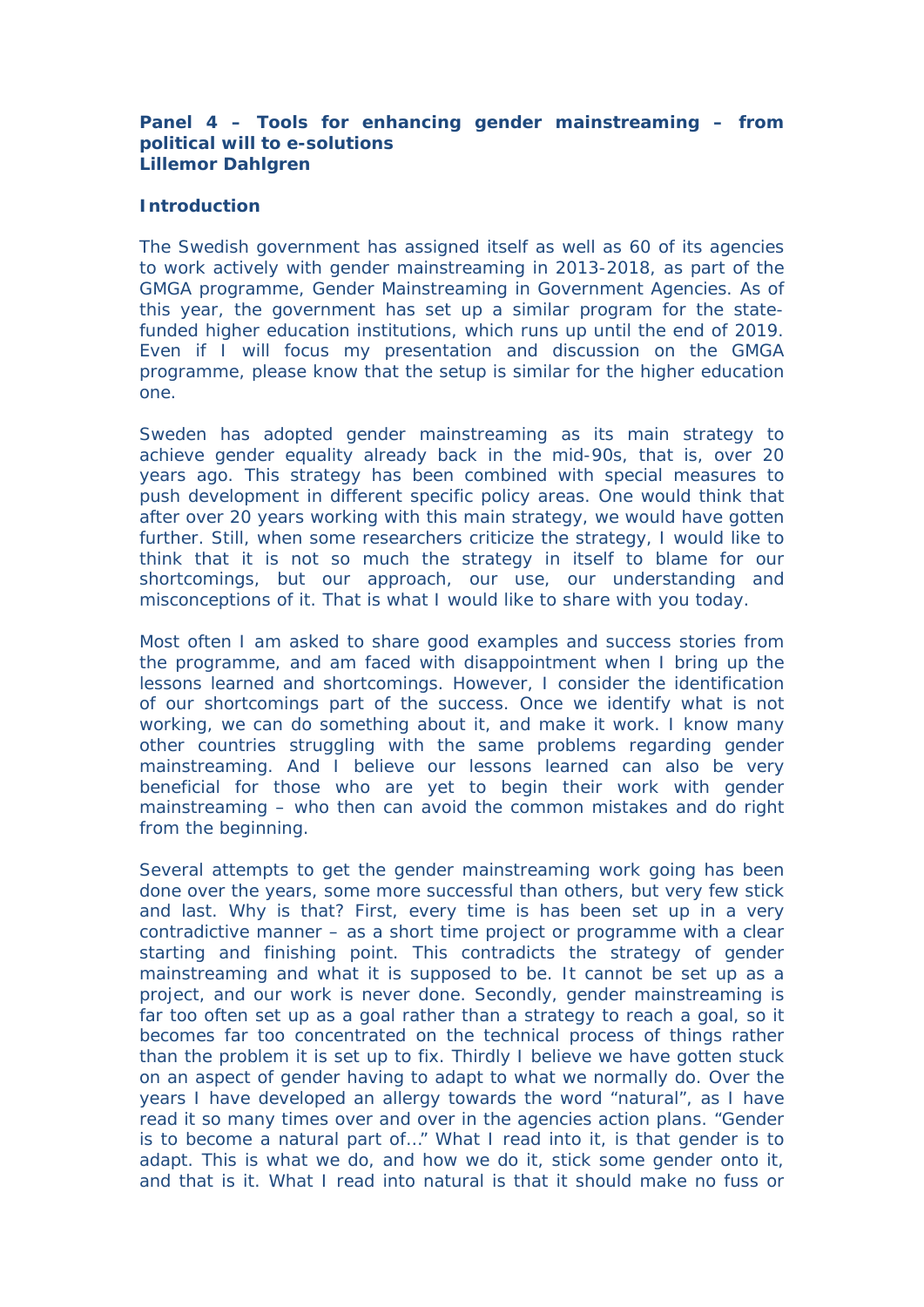question what we normally do or how we do it. But if we are to succeed, gender mainstreaming much likely will require change, make fuss and disturb. If it runs smoothly, feels easy… it is probably not making much of a difference at all.

With this current programme I would like to believe that we are on to something. The setup of the programme is in itself a success factor. To get an understanding of it, you need to know how the chain of command in den public administration works in Sweden. All government agencies are regulated by instructions and letters of regulation. The work is followed up by the agency's ministry yearly, but also in regular dialogues. With this in mind, you can probably see how crucial it is to have the government office itself very active in this programme. The government office has to identify the gender equality problems they want their agencies to solve, as well as follow up. We all have to keep in mind that this is not a project, and we will not be done year 2018. What we are to achieve by the end of that year is a set structure for the on-going work.

During the programme, a support structure has been set up, and that is my organisation – The Swedish secretariat for gender research at the University of Gothenburg. We have our bigger assignments from the Swedish government, as well as the Nordic council of ministers, but also take on smaller and shorter assignments.

Being the support to the government office as well as agencies is quite a challenge, considering the size of the programme. Now including 60 agencies with very different needs, as well as different fields and areas. Not to mention the size of the agencies, varying from around 12 people to over 35 000. To give you a sense of the variety, and mention a few: the tax agency, the military, the public health agency, pension agency, the social insurance administration, the Swedish Police as well as the Sami parliament. But it is a beneficial and much appreciated support, and also the main cost for the programme in all. Because the agencies do not receive any extra funding for this work, it is to be done within their ordinary budget. In the beginning, when we only had 18 pilots in the programme, they had the opportunity to seek extra funding for the first year. This has in many ways proved not to have been as beneficial as one would think, but rather created obstacles. It made it far too easy to set up as a project, and harder to get into the core of the ordinary business of things. So if money is to be invested in regards to gender mainstreaming from a government standpoint – focus it on a support system, and preferably a fixed, and not a temporary one.

**Other areas to discuss**

## **What is the problem?**

Initially most want to know "what to do" but we try to change it around to "what is the problem". That is, what is the problem you are to solve with gender mainstreaming? In the assignment to the agencies it is said that they are to contribute to the Swedish gender equality objective giving women and men equal power to shape society and their own lives. But the objective in itself does not tell us what the problem is or what the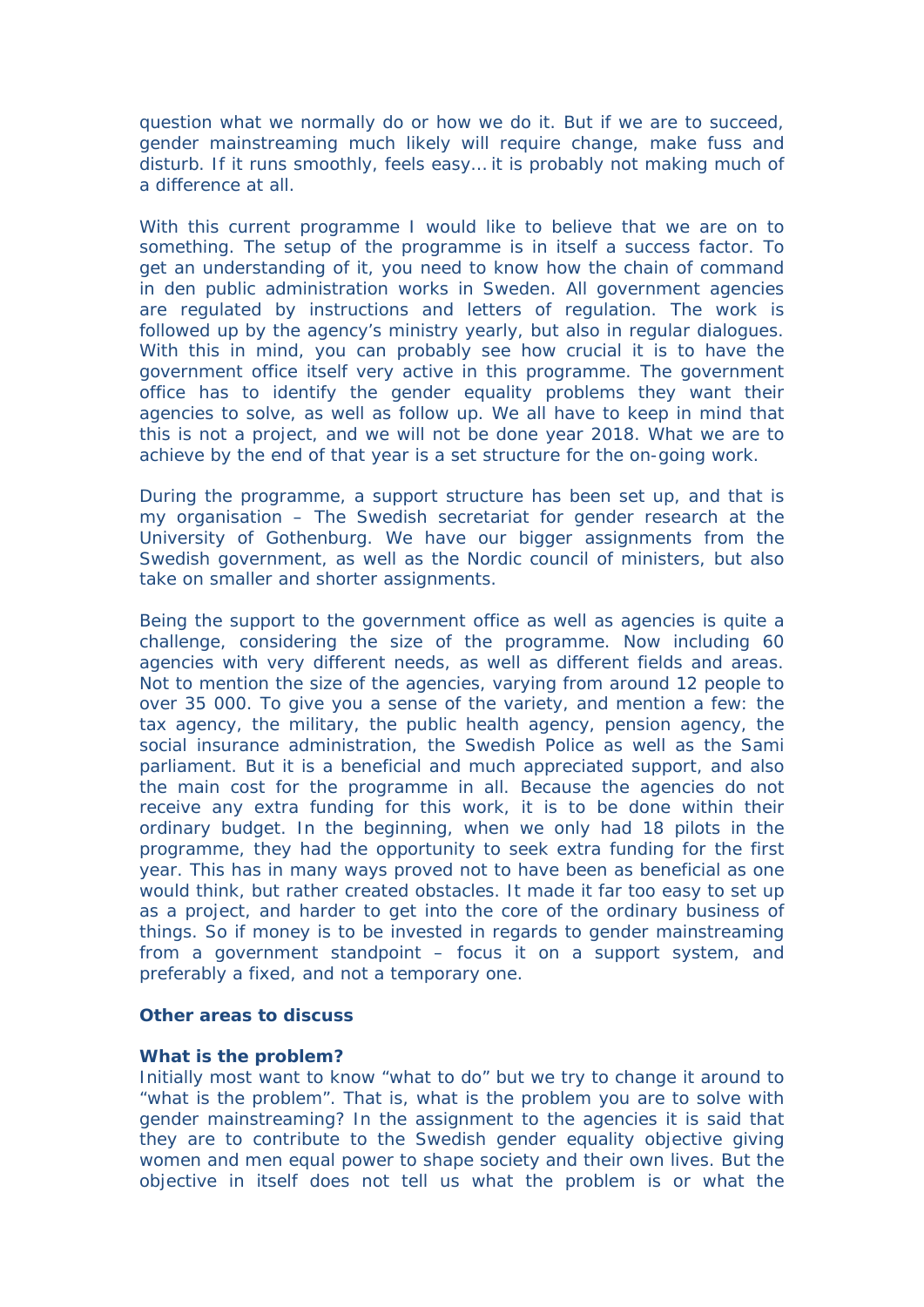government want to be done about it. If it is that women have less power than men (as we know), would it then be ok to just give men as little power, or do we want women to have more power. It has to be more concrete, and also broken down within the different policy areas, related to the specific agencies' work. As of today, with a feminist government, this is moving in the right direction, as all ministers work with a gender perspective on their specific areas, as well as gender budgeting.

What we mean with "what is the problem": what gender inequality is it that we are to take part in fixing, what is our role in this, what can we do to contribute? Do we focus on the symptoms or do we actually take part in curing the disease?

Steering of the programme

About the steering within the programme. Here we have a couple of challenges to present connected to steering, or sometimes lack of. As for us, as a support structure, we do not have the authority to steer the agencies at all. This can be a challenge, especially when it comes to the understanding and definition of gender mainstreaming. We are highly dependent on the ministries and government, which fortunately is supported today by an ongoing and close dialogue with them.

## **Add women and stir?**

An on-going challenge is to keep focus on the core. That is, keep focus on what we do and those we do it for, rather on who we are and who is doing the work. But also stretch the work further than equality in numbers as the only solution. "Add women and stir" is NOT a solution. The talk about equality in numbers, the belief that we will achieve gender equality only by adding women (or in some sectors: men). There is an important aspect of equality in numbers, and this is a matter of justice and nondiscrimination. But we make it far too easy if we believe that a 50/50 representation in itself will lead to gender equality. It is very important to highlight this, and we often struggle to get this across.

## **Knowledge and training**

Lack of basic knowledge and understanding on all levels of society creates a great demand on a support structure like ours. We could offer basic trainings on a daily basis, but it is like a big dark hole, impossible to fill. What often strikes me the most is that I am confronted with highly professionals with higher education, but without any knowledge or understanding regarding gender. By integrating knowledge on gender in higher education, and education as a whole. At the same time, we do constantly point out that this IS an area of knowledge, is not a matter of common sense or attitudes – but we cannot let us be fooled to think that only trainings will solve the problem, that we can train the staff and be done with it. The training has to be followed by action. Another aspect of this is that not all can be required to become gender equality experts on a research level. A deeper knowledge and understanding is needed for the more advanced parts of the work, as within any other area, either within your organisation or take help from outside. There is no check list or handbook in the world to cover up for lack of understanding and knowledge.